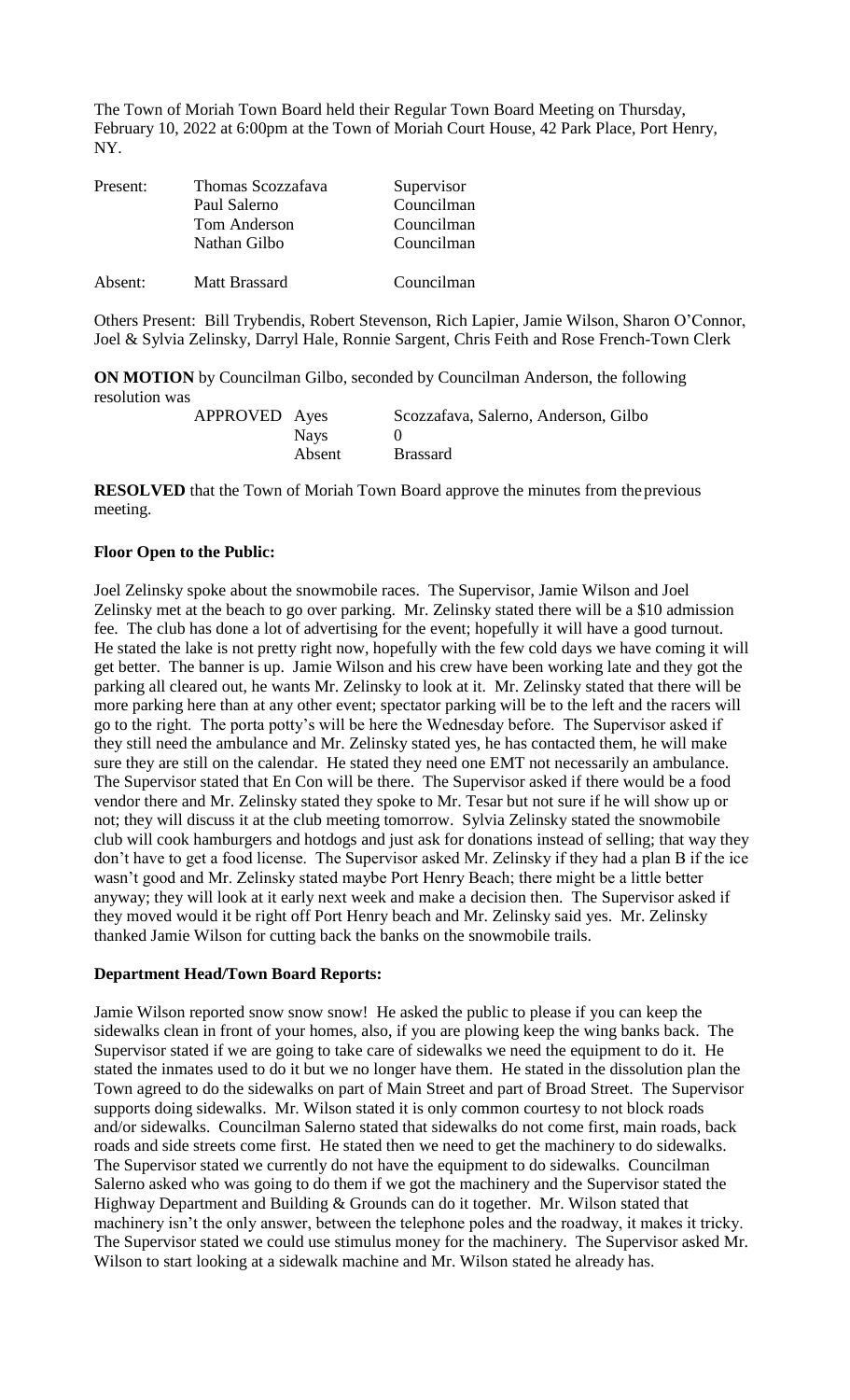Rich Lapier-Building Codes: Issued 2 permits for the month of January. Everything else has been pretty quiet.

Councilman Gilbo stated the electric car charging stations are up and running; the first 2 are on; please don't park there; for charging only. Mr. Wilson stated the no parking signs just came in. The Supervisor stated we may have to change the parking for the post office. He stated someone asked on Facebook who paid to have the car charging stations installed and he reported it was a grant and you pay by credit card when you charge your car. Councilman Gilbo stated he thinks it is less than \$10.00. Councilman Gilbo reported he is working on a grant to replace the windows at the Town Hall.

Councilman Anderson reported the ski club is up and running; people love it; they have 20 kids and parents that go to watch their children have been helping out; he is hoping that will continue. The Supervisor asked how transportation has been going and Councilman Anderson stated that he and Mr. Lobdell have been driving due to the fact that they are school employees they can drive the school vehicles.

Councilman Salerno reported that he feels we should convert the old beach house at Port Henry Beach in to a bed and breakfast type place. He stated somebody mentioned putting vending machines in there but he feels this would work better. The Supervisor stated this is a good idea. The Supervisor asked Rich Lapier and Councilman Salerno to look at it and see how much work it would take. They agreed and will bring more to the Board at next month's meeting. The Board was in agreement with this. Councilman Salerno stated that the Water & Sewer Department have been very busy; they had a bad water break above Boyeas and they have been dealing with sewer issues also. Councilman Salerno asked the Supervisor for clarification if there are multiple dwellings who owns the line and the Supervisor stated the Comptroller says if the lateral connects the dwellings the Town is responsible but if the lateral to each house runs directly to the main the homeowner is responsible.

### **Supervisor's Report:**

The Supervisor reported on the closure of Moriah Shock on March 10, 2022. He stated that the Shock Program will be done. He doesn't want them to let the facility go dark. NYS has agreed to keep the lights on, the infrastructure will be maintained until the future of the building is clear. They may change the eligibility of Shock participants; may change "shock", may be used for "Jails to Jobs" or an Oasis (drug & alcohol rehabilitation center); Essex County has looked at it also. NYS has agreed not to do a full closure. If it is opened back up as some sort of "shock" those workers that were transferred will have the first opportunity to come back. The Supervisor stated he can't get a hold of the Governor. There is a special on PBS tomorrow night at 8 on the closure.

The Supervisor reported the NYS Police were here today. They want to put a sub-station here in Moriah next to the Court House. They originally wanted 1,400 square feet now they want 1,000. 1,400 was with the attached garage. Coverage would be for Moriah and Crown Point. One Sergeant and 5 troopers; they would pay all utilities. The want a long lease, the longer the better. A 5-year Bond would be roughly \$76,000 a year; including principle and interest. The NYS Police do not have a specific time frame; more at the March or April Board meeting. Councilman Gilbo asked where the State Police are located right now and the Supervisor stated they are currently in Lewis. The Supervisor supports this 100%. He stated if we ran our own police department it would cost between \$70,000 - \$80,000 a year at least. He stated we will have a community meeting on the sub-station. He stated the Police want to be here because of the location and the number of calls they get to Moriah. We will hold a special meeting at the K of C. Councilman Gilbo asked if there will be additional coverage and the Supervisor said yes, there will be one Sergeant and 6 troopers on and off. Not all 6 will be here at the same time, but they will be coming HERE for work. Councilman Salerno stated if there was an issue we could have 6 troopers here within minutes. The Supervisor stated that today in Essex County there were only 2 patrols.

The Supervisor stated with the retirement of officers the Town has  $2 - 9$  millimeter glocks. He asked the Board what they wanted to do with them; surplus them or turn them over to the State Police. The Board wants the Supervisor to look and see what they are worth and put them out to bid.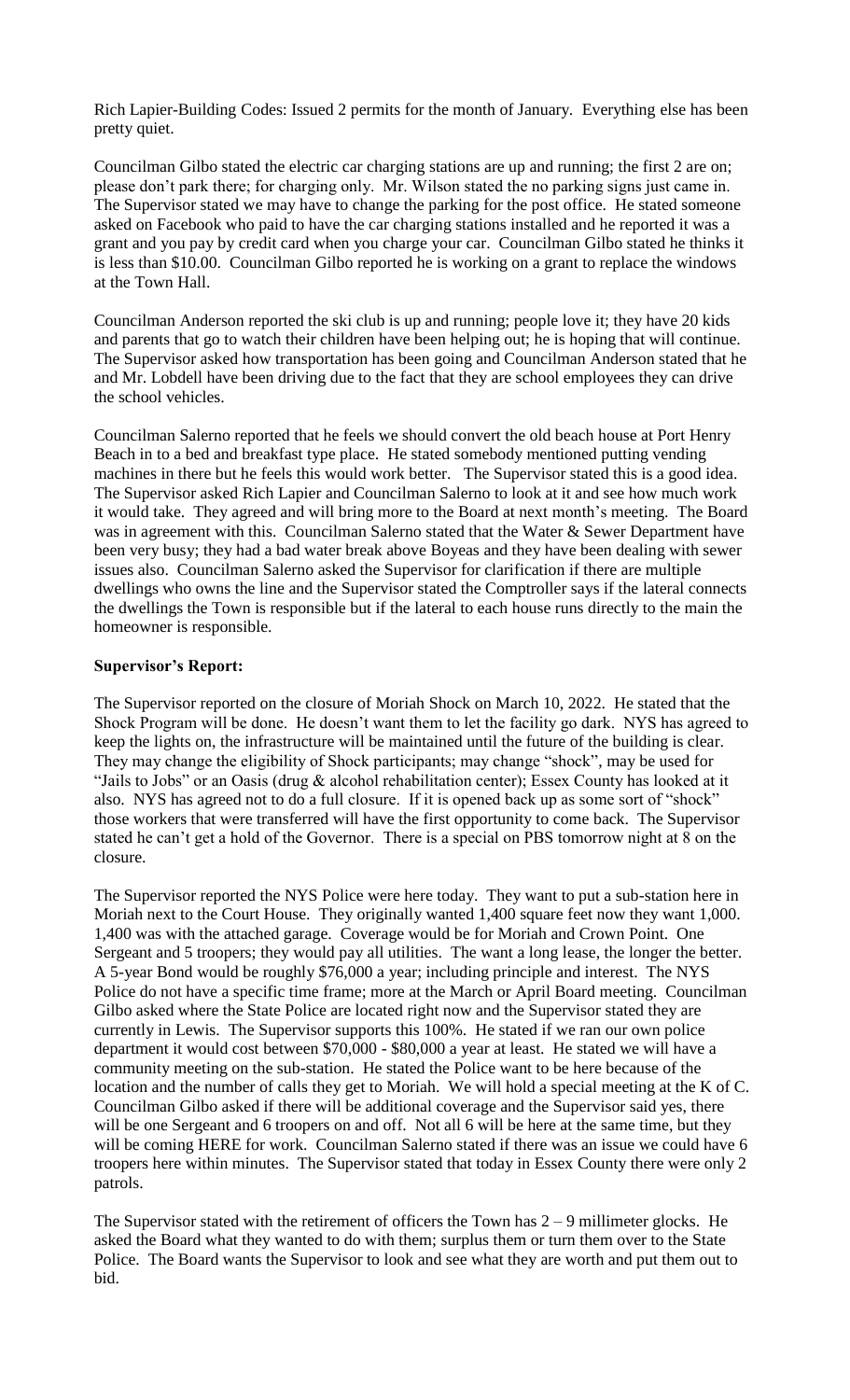The Supervisor reported that back in July of 2021 we submitted paperwork to have the speed reduced in Grover Hills. The Town cannot reduce any speed limits. We did not hear back from Jim Dugan at Essex County DPW so the Supervisor has forwarded the paperwork to George Laundrie at NYS DOT; he is going to look in to it. We are hoping to get it reduced to 15-20 mph.

If anyone is interested the Town has a vacancy for Office of Assessor. On ballot in November; petitions start in March. The Board did not want to appoint someone.

The Supervisor went over the Bonding figures again for the NYS Police sub-station. A 5 year \$350,000 Bond would be \$79,275 1<sup>st</sup> year, \$77,420 2<sup>nd</sup> year, \$75,565 3<sup>rd</sup> year, \$73710 4<sup>th</sup> year and \$71,855 5<sup>th</sup> year; goes down each year. We need a lease agreement first before we pursue a bond. Councilman Salerno asked if we are looking at 3 – 6 months out for a lease agreement and the Supervisor stated he is hoping by May.

The Supervisor stated he met with Ed Roberts-Animal Control Officer and NYS DEC regarding wild animals; skunks, raccoons, etc. on private property. This is not Ed Roberts job or the NYS DEC, you need to call a Nuisance Officer or the homeowner can take care of it themselves. Councilman Salerno asked if you could call a trapper and have them take care of it and the Supervisor said yes. Darryl Hale stated only if it is in season. The Town Clerk asked if there was a phone number for the Nuisance Officer and the Supervisor stated he had 2: Kevin Roe 518- 637-3857 or Jim Burgess 518-524-5240.

The NYS Police are looking for new recruits; if interested go to Joinstatepolice.ny.gov.

The Supervisor stated we need to make a decision about the COVID monies. Councilman Gilbo is working on a grant for windows for the Town Hall. Sidewalks are a big thing.

The Supervisor stated the campground letters went out.

The Supervisor stated he has been getting calls regarding fungus from Whistlepig; it adheres to some houses. The Department of Health stated there are no harmful effects from it. Homeowners need to call Whistlepig. The Board has not heard any complaints.

We got our 2021 report from EWaste; we got rid of 6,272 pounds of electronic waste in 2021.

Through CDBG there is a CARES Act for funding for Broadband but none of the areas in Town that need it qualify for it. The Supervisor would like to see the building that the Port Henry Fire Department is in sold. The Senior Citizens need a van but the population they serve doesn't meet the criteria. The only thing we might qualify for is the main water line; put in in 1963 and we need to start replacing it. The cost to replace it is more than it would be to put it in new. The Supervisor thinks we should do the application this year.

The Supervisor reported he spoke to Jim Besha regarding the Hydro Project. Progress was going great with NYS DEC and then the bat problem was brought up again. Next step will be the Governor's Office. They preach green energy but they are fighting this project every step of the way.

Councilman Gilbo is working on a grant to replace the windows at the Town Hall. There is money in the budget for a grant writer. Does the Board want to go out to bid for RFP's for a grant writer, they keep a percentage of the grant if we are successful? The Board was in agreement with this.

## **Resolutions:**

**55. ON MOTION** by Councilman Anderson, seconded by Councilman Gilbo, the following resolution was

| APPROVED Ayes |             | Scozzafava, Salerno, Anderson, Gilbo |
|---------------|-------------|--------------------------------------|
|               | <b>Nays</b> |                                      |
|               | Absent      | <b>Brassard</b>                      |

**RESOLVED** authorization for Supervisor to sign agreement with Essex County for COVID stimulus money in the amount of \$53,704.96.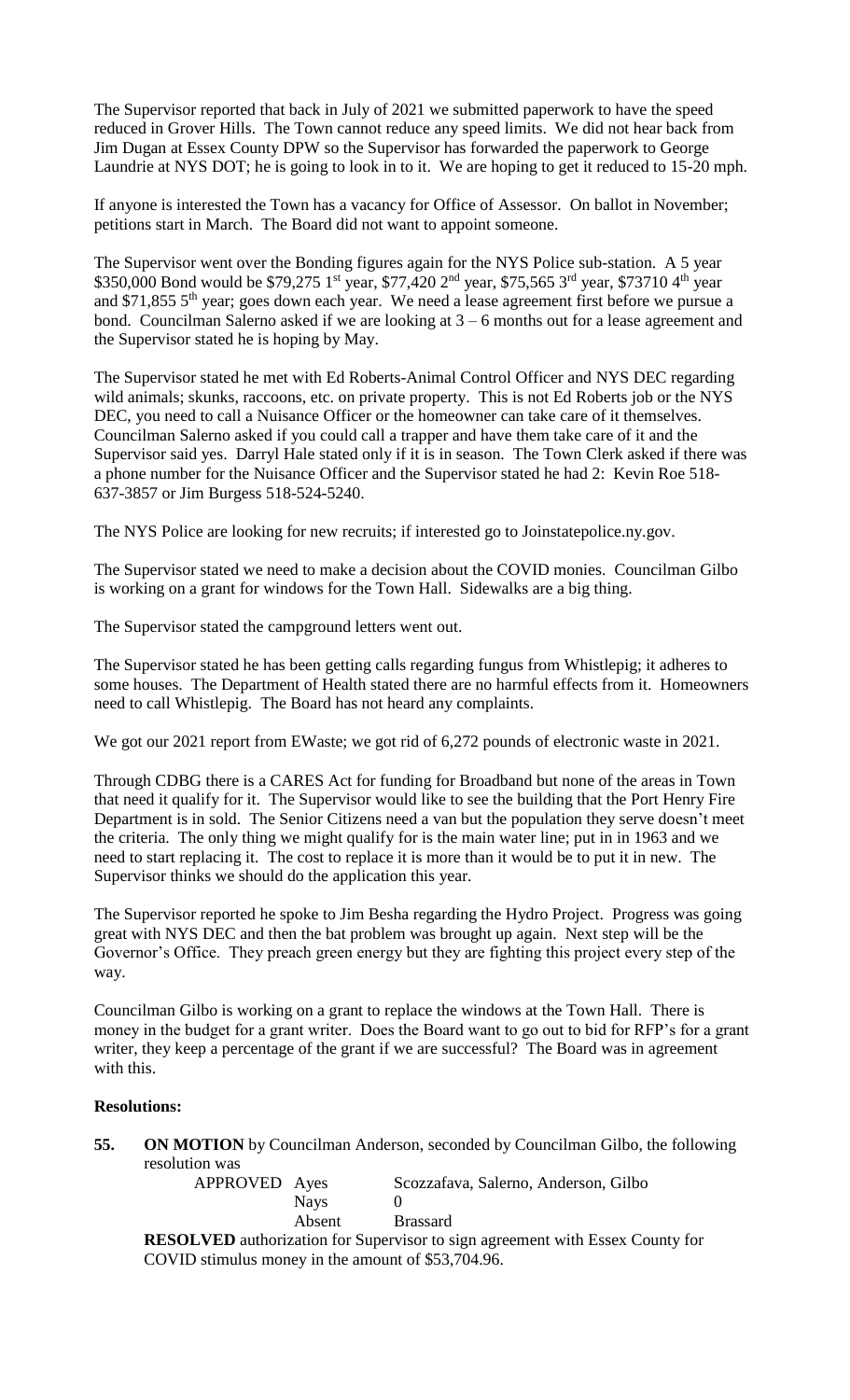**56. ON MOTION** by Councilman Anderson, seconded by Councilman Salerno, the following resolution was

| APPROVED Ayes |        | Scozzafava, Salerno, Anderson, Gilbo |
|---------------|--------|--------------------------------------|
|               | Nays   |                                      |
|               | Absent | <b>Brassard</b>                      |

**RESOLVED** to go to bid for a 12-15 passenger van for Senior Citizens and Food/Meal delivery; to be paid from stimulus money; bid to be opened at April 14, 2022 Board Meeting.

Discussion: The Supervisor stated our current van is a 2006 that we got from the County. We can use County stimulus money for the van. Put out to bid. Jamie Wilson would like the old van for a steam jenny; put a water tank in it; stack through the roof. The Board was in agreement with going out to bid for a new van.

**57. ON MOTION** by Councilman Salerno, seconded by Councilman Anderson, the following resolution was

| APPROVED Ayes |             | Scozzafava, Salerno, Anderson, Gilbo |
|---------------|-------------|--------------------------------------|
|               | <b>Navs</b> |                                      |
|               | Absent      | <b>Brassard</b>                      |

**RESOLVED** to purchase a 14KW standby generator for Town Office Building; to be paid from stimulus money (approximately \$5,500).

**58. ON MOTION** by Councilman Salerno, seconded by Councilman Anderson, the following resolution was

| APPROVED Ayes |             | Scozzafava, Salerno, Anderson, Gilbo |
|---------------|-------------|--------------------------------------|
|               | <b>Nays</b> |                                      |
|               | Absent      | <b>Brassard</b>                      |

**RESOLVED** to renew membership with Adirondack Association of Towns & Villages for 2022; \$550.00.

**59. ON MOTION** by Councilman Salerno, seconded by Councilman Gilbo, the following resolution was

| APPROVED Ayes |             | Scozzafava, Salerno, Anderson, Gilbo |
|---------------|-------------|--------------------------------------|
|               | <b>Nays</b> |                                      |
|               | Absent      | <b>Brassard</b>                      |

**RESOLVED** Authorization for Supervisor to pay for campsite ad on WNBX 106.3 for during the Moriah-Saranac Basketball game; \$50.00 (to be paid from bed tax money).

**60. ON MOTION** by Councilman Salerno, seconded by Councilman Anderson, the following resolution was

| APPROVED Ayes                                                 |             | Scozzafava, Salerno, Anderson, Gilbo |  |  |  |
|---------------------------------------------------------------|-------------|--------------------------------------|--|--|--|
|                                                               | <b>Nays</b> |                                      |  |  |  |
|                                                               | Absent      | <b>Brassard</b>                      |  |  |  |
| <b>RESOLVED</b> approval to do transfers in budget as needed. |             |                                      |  |  |  |

**61. ON MOTION** by Councilman Anderson, seconded by Councilman Gilbo, the following resolution was

| ivii was      |             |                                      |
|---------------|-------------|--------------------------------------|
| APPROVED Ayes |             | Scozzafava, Salerno, Anderson, Gilbo |
|               | <b>Navs</b> |                                      |
|               | Absent      | <b>Brassard</b>                      |
|               |             |                                      |

**RESOLVED** approval to do adjustments in water and sewer as needed.

# **62. ON MOTION** by Councilman Gilbo, seconded by Councilman Salerno, the following resolution was

| APPROVED Ayes |             | Scozzafava, Salerno, Anderson, Gilbo                                      |
|---------------|-------------|---------------------------------------------------------------------------|
|               | <b>Navs</b> |                                                                           |
|               | Absent      | <b>Brassard</b>                                                           |
|               |             | <b>RESOLVED</b> approval of payment of end of month and monthly warrants. |

**Floor open to the public:**